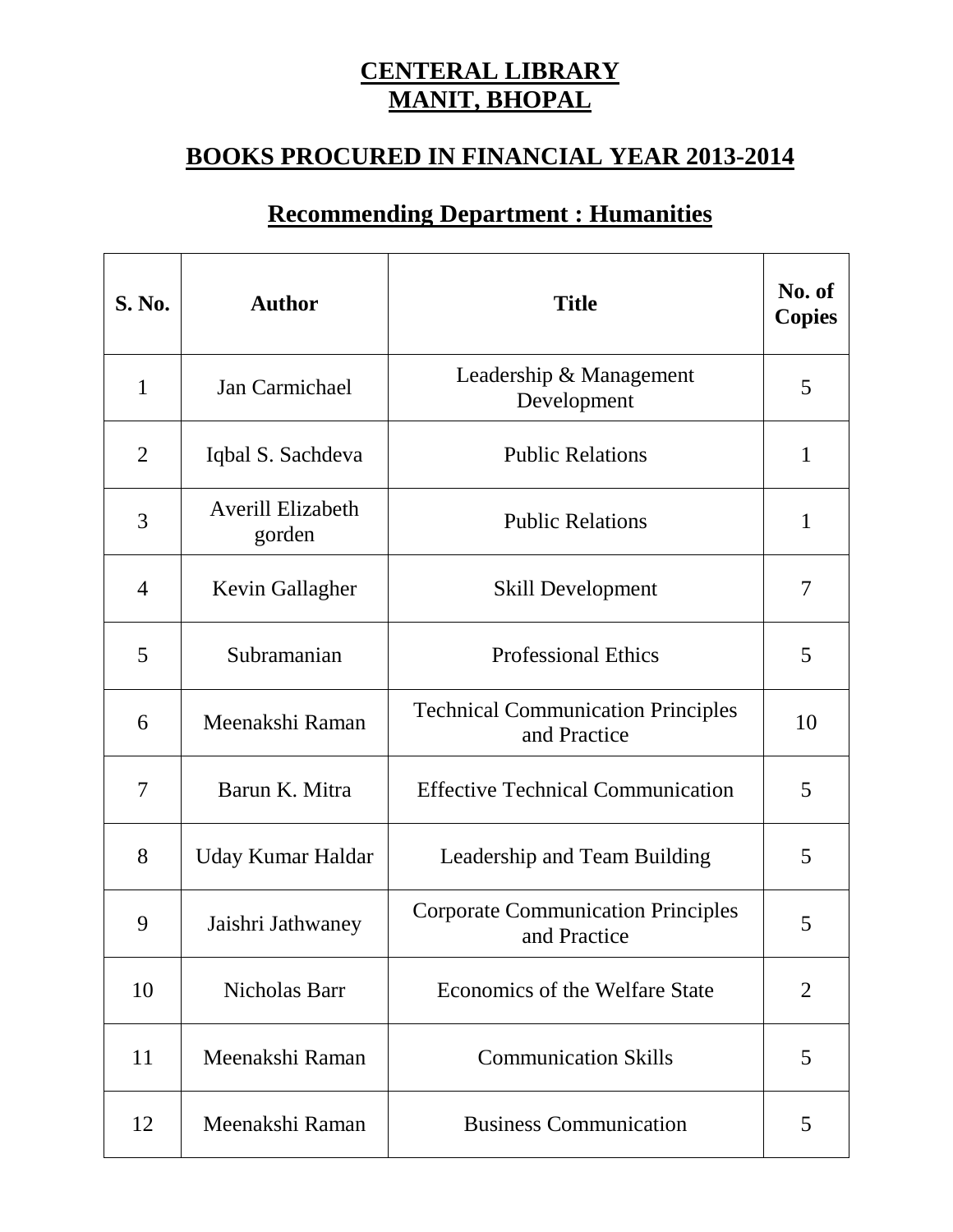| <b>S. No.</b> | <b>Author</b>                   | <b>Title</b>                                                         | No. of<br><b>Copies</b> |
|---------------|---------------------------------|----------------------------------------------------------------------|-------------------------|
| 13            | Deepak Kumar<br>Bhattacharya    | <b>Organizational Chang and Development</b>                          | 10                      |
| 14            | <b>Anil Bhat</b>                | Management: Principles Processes and<br>Practice                     | 5                       |
| 15            | <b>Hory Sankar</b><br>Mukherjee | <b>Business Communication</b>                                        | 5                       |
| 16            | Sanjay Kumar                    | <b>Communication Skills</b>                                          | 10                      |
| 17            | Barun K. Mitra                  | <b>Personality Development and Soft Skills</b>                       | 10                      |
| 18            | Meenakshi Raman                 | <b>Professional Communication</b>                                    | $\mathbf{1}$            |
| 19            | Ronald B. Adler                 | <b>Understanding Human Communication</b>                             | $\overline{2}$          |
| 20            | Venkata Ratnam                  | <b>Industrial Relations</b>                                          | 5                       |
| 21            | Mary Jo Hatch                   | <b>Organization Theory</b>                                           | 1                       |
| 22            | Dipak Kumar<br>Bhattacharya     | Human Resource Research Methods                                      | 5                       |
| 23            | Michael Blowfield               | <b>Corporate Responsibility</b>                                      | 10                      |
| 24            | Piers Myers                     | <b>Organizational Changes Perspectives on</b><br>Theory and Practice | 10                      |
| 25            | Kanishka Badi                   | <b>Quality Management</b>                                            | 5                       |
| 26            | Alan Bryman                     | <b>Social Research Methods</b>                                       | 8                       |